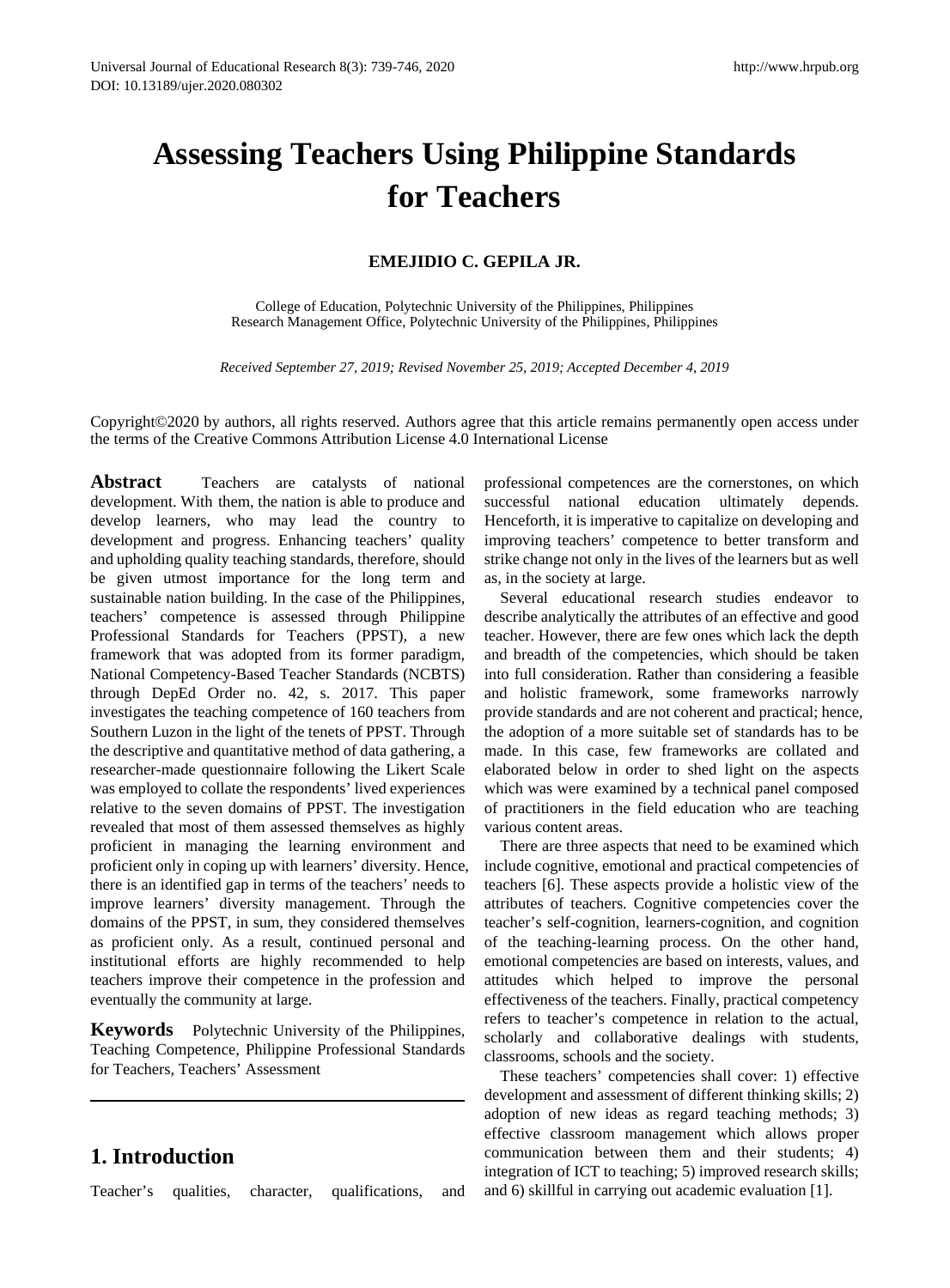Meanwhile, teachers' competencies can be classified as characteristic or scientific. The former entails the ability of the teachers to successfully apply appropriate classroom management with the following orientations: student-oriented authoritarian, student-oriented and intimacy oriented, subject-oriented and intimacy oriented and subject-oriented authoritarian [16]. An effective teacher skillfully chooses which among these orientations is feasible for his/her class. The latter presupposes the theoretical and practical understanding of educational psychology, teaching methods, new communication methods, social psychology, and communicating results to students who consider the whole teacher-cognition process

These views, however, do not include the abilities of the teachers to develop special skills which could widen their abilities to promote instructional leadership; henceforth, the contentions that divide teachers' competencies into two categories: vocational and personal [17]. These personal competencies are borne out from their mental and physical well-being including their high regard for morality and values. On the other hand, vocational competencies demand teachers to deepen their vocational knowledge alongside with general knowledge and communication skills.

In the case of the Philippines, the Department of Education through the Teacher Education Council (TEC), issued DepEd Order no. 42, s. 2017 entitled National Adoption and Implementation of the Philippine Professional Standards for Teachers (PPST). The adoption and implementation of the new Philippine Professional Standards for Teachers recognize the importance of professional standards in the continuing professional development and advancement of teachers based on the principle of lifelong learning which refers to the systematic acquisition, upgrade of knowledge, skills and attitude, and promotes self-directed learning. PPST originated from the National Competency-Based Teacher Standards (NCBTS) which was revised to make it even more attuned to the changes brought about by numerous national and global frameworks and responsive to the changing needs of the 21st-century learners who are creative, critical thinkers, excited to collaborate and communicate in various platforms, savvy in information, technology, and media, and flexible. [4].

The PPST shall be used as the basis for all learning and development programs for teachers to ensure that they are properly equipped to effectively implement the K to 12 Program. Since it is mandated that the selection and promotion of the teachers will be based on these sets of standards, performance appraisals; therefore, it should also be modified and aligned with PPST.

A practical categorization in order to evaluate teachers' professional competencies into general competencies and specialized competencies was identified [9]. What composes general competencies covers the ability of the teachers to become skillful in applying theories about learning psychology, teaching-learning process, classroom management, teaching methods, assessment and evaluation into the actual classroom field. Meanwhile, specialized competencies make sure that teachers have the content mastery of what they are teaching including the effective ways in organizing the content and learning experiences. Further, it demands teachers to keep accurate records and give feedback to the students.

If teachers have professional competencies, they will regard following points:n1) emphasis on human relationship and cooperation in improving the learning conditions; 2) more emphasis on the consequences of learning than on its products; 3) emphasis on learners' self-evaluation, and their responsibility for their learning and also other students' learning; 4) making opportunities for internal motivation development; 5) increasing judgmental sources and data validity; 6) giving descriptive feedback to bring improvement and performance development; and 7) modulation of evaluation system with social system of schools [9].

Another view in the evaluation of teachers' competencies through their beliefs and values is relative to the image of a competent teacher. The study found out that there were inconsistencies in terms of the understanding this concept. Further, the study focused on the three interrelated concepts that were central in the principles, beliefs, theories, and practices relating to teachers' competencies: quality, professionalism and competence. Henceforth, the development of teachers' competencies shall be relevant to the needs of the teachers and shall identify gaps between the aspects of teachers' evaluation. This study informs the present undertaking in terms of a thorough collection of beliefs in order to shed light on the issues regularly faced by teachers.

The K to 12 Reform (R.A. 10533) in 2013 has changed the landscape of teacher quality requirements in the Philippines. The reform process warrants an equivalent supportive focus on teacher quality – high-quality teachers who are properly equipped and prepared to assume the roles and functions of a K to 12 teacher and it is through this PPST that they may contribute to supporting the Department of Education vision of producing: "Filipinos who passionately love their country and whose values and competencies enable them to realize their full potential and contribute meaningfully to building the nation" [3].

Through PPST, an educational evaluation could be implemented effectively in order to improve the quality of teaching and learning. Such evaluation informs the success of any educational plan. It holds true since the achievement and/or improvement of educational plans in each country depends on the capability of the teachers to transform educational goals effectively through their scientific competencies and professional skills.

However, the commitment of living up to the demands of the teachers' competency requires more than the mentioned factors; it requires personal effectiveness more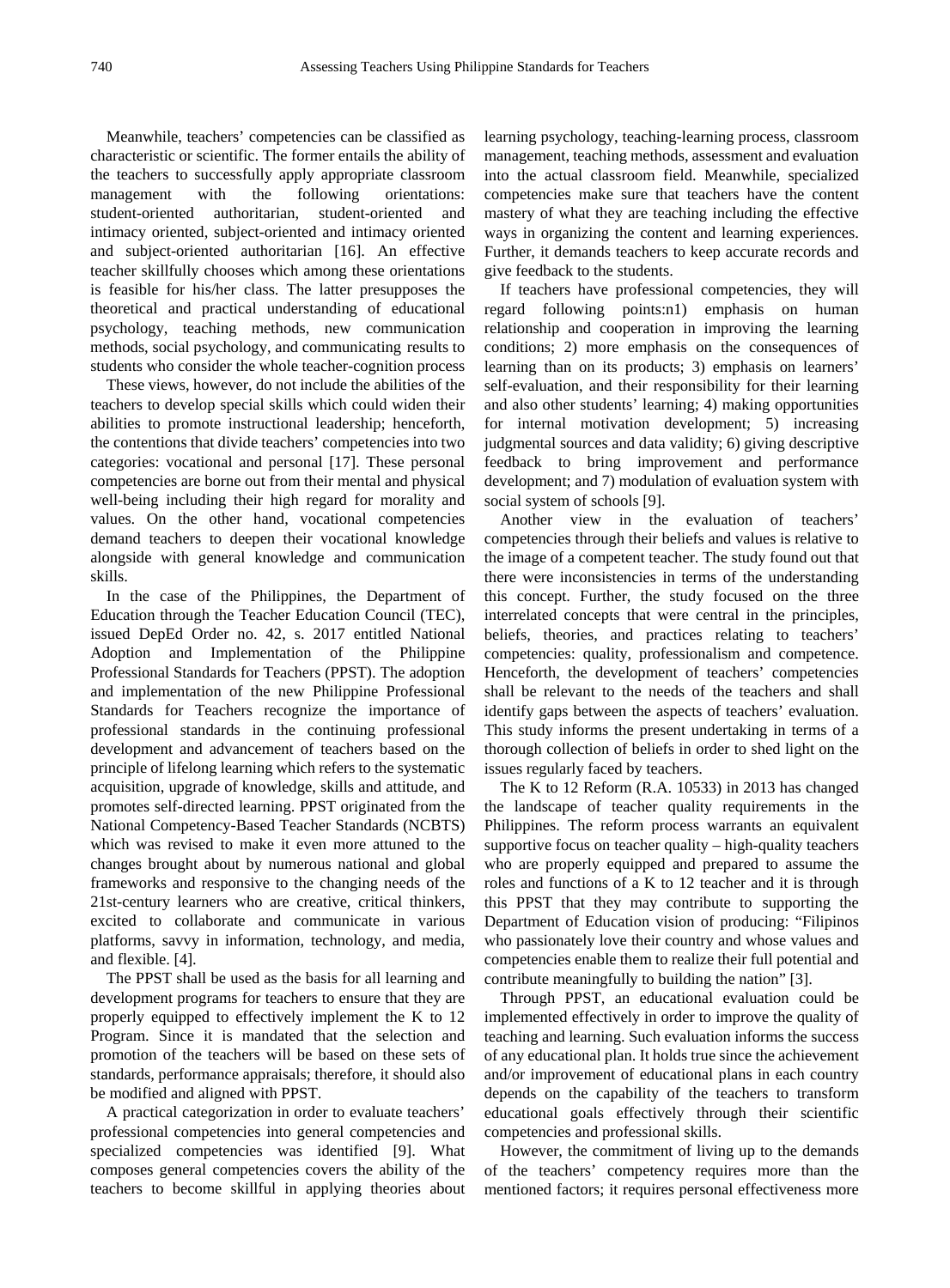than their professional and intellectual effectiveness. Personal effectiveness propels teachers to continuously develop in themselves the ability to become par excellent in the field. In this regard, competent teachers are emotionally stable, have high self-concept, and are adventurous [7] [8]. Further, specific determinants for effectiveness which include age and the distance between school and living place. In addition, the degree of satisfaction from work also boosts the personal effectiveness and competence of the teachers; even more so, their interest in in-service education through engaging in continuing professional education endeavors [2]. On the other hand, there are personality traits which affect effectiveness negatively [11]. Anxiety, lack of mental adjustment and job satisfaction, and ambivalent teaching attitude comprise such. Hence, what is demanded from teachers is their high creativity and desirable attitude [5].

Effective development of a framework in gauging teachers' competencies affects student achievement. The major aim of assessing teachers' performance is to improve student development [13]. Henceforth, there is a synergetic effect between the teachers' effort and the students' learning. Specifically, improved teachers' competencies affect the students' metacognition, affective-motivational and social processes of students while at school. This, in turn, greatly necessitates such evaluation relative to teachers' performances. As a matter of fact, the teachers' competence is considered as a major factor in improving the reading achievement of students in public and independent schools in Sweden [12].

Teaching personnel in Philippine colleges and universities are likewise required to enhance their teaching competence so that there could be the rapid development of research universities among countries, which, at the moment is highly needed to improve the quality of life at large. In order to become a research university which rolls out research-oriented plans and capitalizes on teachers' competence, the teachers' basic quality, teaching ability, industry awareness, and research capacity are assessed so that gaps may be identified and interventions may be given sufficiently. However, there are extraneous factors which influence these aspects like the positive academic atmosphere in regulating between competency and job performance. Management of such factors needs more careful planning so that there would be a smooth procedural quality assessment of teachers' competencies.

It is unfortunate to note, however, that in spite of numerous opportunities which are given to the teachers to advance in their career, few have been taking chances for three reasons: (1) financial difficulty, (2) lack of time caused by lots of school works or family as the first priority and (3) contented or satisfied with what was learned already. In other words, a larger number of teachers in the country has taken aback these chances without considering the benefits it will give them personally and professionally. Possessing this kind of attitude towards continued

professional development creates weak support or slow progress to achieve the education department's thrust of producing quality teachers who are able to develop holistic learners steeped in values, equipped with 21st-century skills, and able to propel the country to development and progress.

This scenario gave way to the timely existence of the PPST to help every academic institution gauge and assess the quality of teachers they have in the organization. It articulates what constitutes teacher quality in the K to 12 Reform through well-defined domains, strands, and indicators that provide measures of professional learning, competent practice, and effective engagement. This set of standards makes explicit what teachers should know, be able to do and value to achieve competence, improve student students' learning outcomes, and eventually quality education.

Corollary thereto, the school leaders specifically school heads may determine or track the career stages of their teachers in as far as the breadth of the 7 domains of the PPST that is concerned. Likewise, the teachers themselves through this PPST may voluntarily take a step to advance in their profession once they find their own level of career stage. The school leaders can make use of the domains, strands, and indicators as criteria for promotion, salary increase, and benefit grants.

It is in this light that the profiling of teachers are made in terms of the following variables: educational attainment, length of service, employment status, job category/salary grade, and employment status; the respondents levels of career stages: Beginning Teachers, Proficient Teachers, Highly Proficient Teachers, and Distinguished Teachers; and the domain in the PPST should improve the respondents improve. These levels of career stages are the same career stages that can be found in PPST.

This study was conducted primarily with the following objectives: to help teachers reflect on and assess their own practices as they aspire for personal growth and professional development; to define teacher quality in the Philippines; to describe the expectations of teachers' increasing levels of knowledge, practice and professional engagement; to allow for teachers' growing understanding, applied with increasing sophistication across a broader and more complex range of teaching/learning situations; to describe the breadth of 7 Domains that are required by teachers to be effective in the 21st Century in the Philippines. The 7 domains are as follows: Domain 1 – Content Knowledge and Pedagogy, Domain 2 – Learning Environment, Domain 3 – Diversity of Learners, Domain 4 – Curriculum and Planning, Domain 5 – Assessment and Reporting, Domain 6 – Community Linkages and Professional Engagement, Domain 7 – Personal Growth and Professional Development, and to describe the characteristics of the quality teachers in the Philippines.

As grounded by these objectives and set by the relevant literature and studies, this undertaking gives hope to the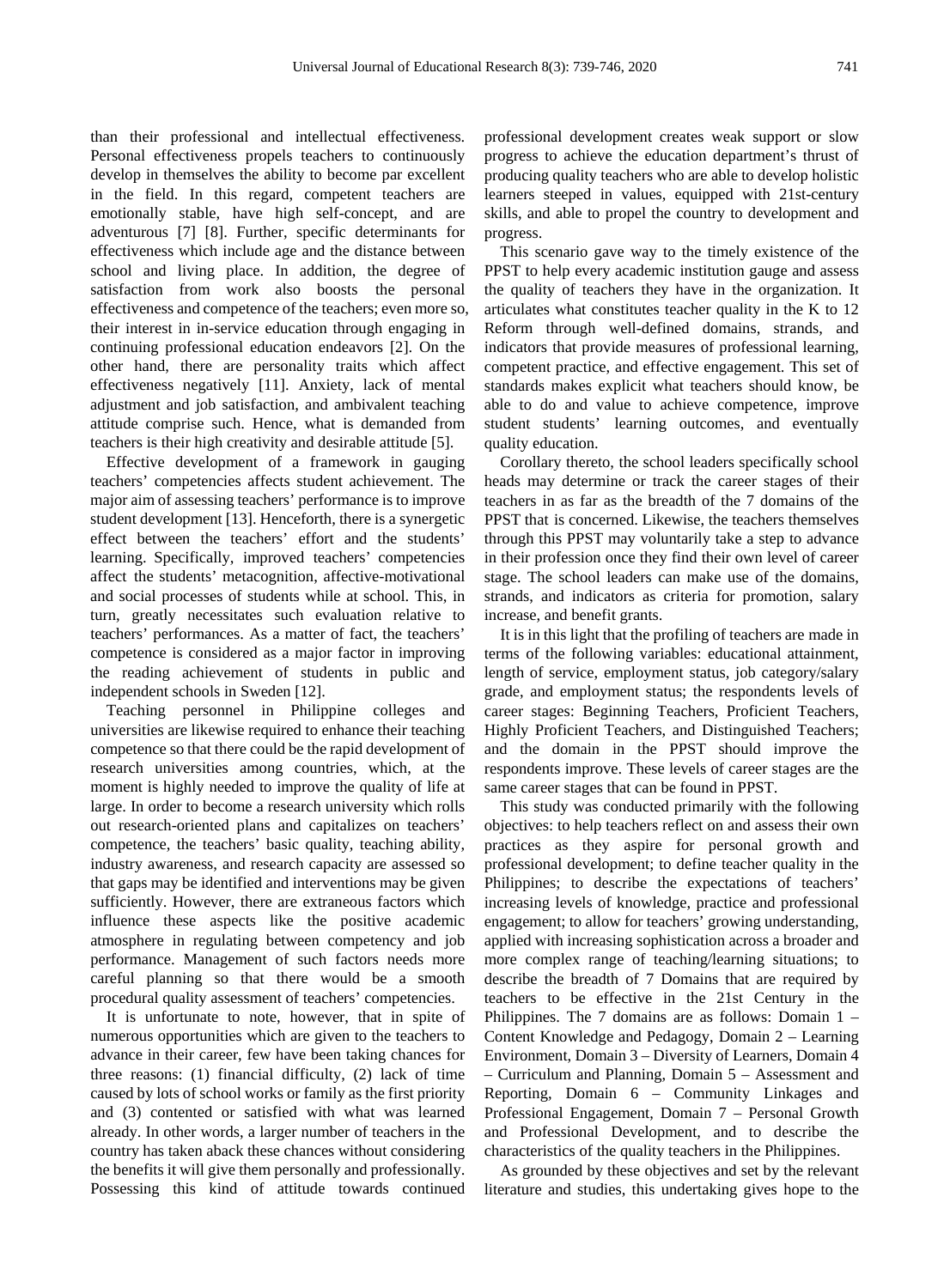development of necessary programs or actions in order to bridge gaps between the teachers' needs to that of the standards, improve teachers' professional calibration and clarify misconceptions and ambivalent attitudes relative to the PPST.

### **2. Materials and Methods**

To effectively address the immediate problems of this investigation, quantitative-descriptive action research is employed. It holds true since it seeks to clarify and ascertain issues, theories and phenomenon, and find meaning through a rigid collection of data statistically and objectively without any reference to qualitative means of data gathering. In this vein, this enables the phenomenon to be scrutinized fully by involving its observable attributes or circumstances as it happens today and as assessed by the people concerned, in this case, teaching personnel from selected schools in Southern Luzon [18].

Further, this study centers on the perception of teaching personnel in order to identify the pressing and immediate gaps between the observed performances of the respondents as against the optimum performance that is suggested by the PPST. Pragmatically, it impinges alternatives and interventions to be developed so that these issues could be solved as immediate as possible [10]. Survey questionnaires with themes that are aligned to PPST were used to efficiently and effectively collect insights from the respondents.

One-hundred sixty (160) teaching personnel from selected institutions for basic and higher education in Southern Luzon were identified to serve as a sample for the inquiry through simple random sampling following the fish-ball method. Hence, this process enables the representativeness of the target population with the aim of arriving generalizations based on the observed realities of the sample from the entire population, in this case, teachers from Southern Luzon [10].

In order to treat the numerical results, statistical tools such as frequency and percentage, and weighted mean were employed. These tools provide a focused orientation towards solving the problems heavily relying on the scores as determined after collating the responses of the respondents.

#### **3. Results and Discussion**

The pragmatic aspect of any action research is that it gives the concerned agencies a responsive look to the ways of doing of stakeholders in the system with the interplay of various aspects such as issues within or outside the system that affect the total performance of the system in its entirety. Hence, the present inquiry allows the exploration of issues as evidenced by the results below.

Among the 160 respondents, 115 are females and

dominate the teaching profession. This is consistent with that of the statistics which proved that there are more female teachers in the Philippines as compared to male faculty. Further, more female teachers are pursuing continuing professional development (CPD) initiatives [15]. Most of the respondents have gained full-time status which is 136 or 85% of the total sample, followed by the 24 part-time or 15% of the sample. This provides that more teachers may now have the capacity to pursue CPD and explore more possibilities as regards to the profession due to a more stable income.

The respondents are dominated by baccalaureate degree holders, with a frequency of 74 or 54% of the total sample. This is followed by the 64 master degree holders or 46% of the total sample. Lastly, there are 22 who are the holders of doctorate degree or 16% of the sample. Relative to the case of the Philippines, it is highly observed that most of the in-service teachers are only baccalaureate degree holders; hence, there is an existing need for professional development to encourage and/or oblige teachers to pursue graduate studies and even post-graduate programs. As evidenced by various studies, the professional development of teachers, especially through these endeavors, greatly affects the development of improved teachers' competence [6] [1].

In terms of length of service, most of the respondents (38 or 24%) had a working experience of 3-5 years, followed by those who had working experience of 6-10 years (33 or 21%) and those who had a working experience of 1-2 years (32 or 20%). The teachers' number of years in the field may or may not inform teaching competency since it depends on how teachers manage their career and profession effectively throughout the duration of their service. Although, it is commonly understood that seasoned teachers are better than novice ones in the areas of content knowledge and pedagogy, learning environment, diversity of learners, curriculum and planning, assessment and reporting, community linkages and professional engagement, and personal growth and professional development.

Most of the respondents identified themselves in the Professional category as it has a frequency of 151 or 94%. Secondly, 5 or 3% of the total sample are in the Middle Manager category. Moreover, the majority of the respondents have dominated teachers from Basic Education with a frequency count of 94 or 59% of the total sample used in this study at hand. The other 66 or 41% of the total sample are teachers from Higher Education.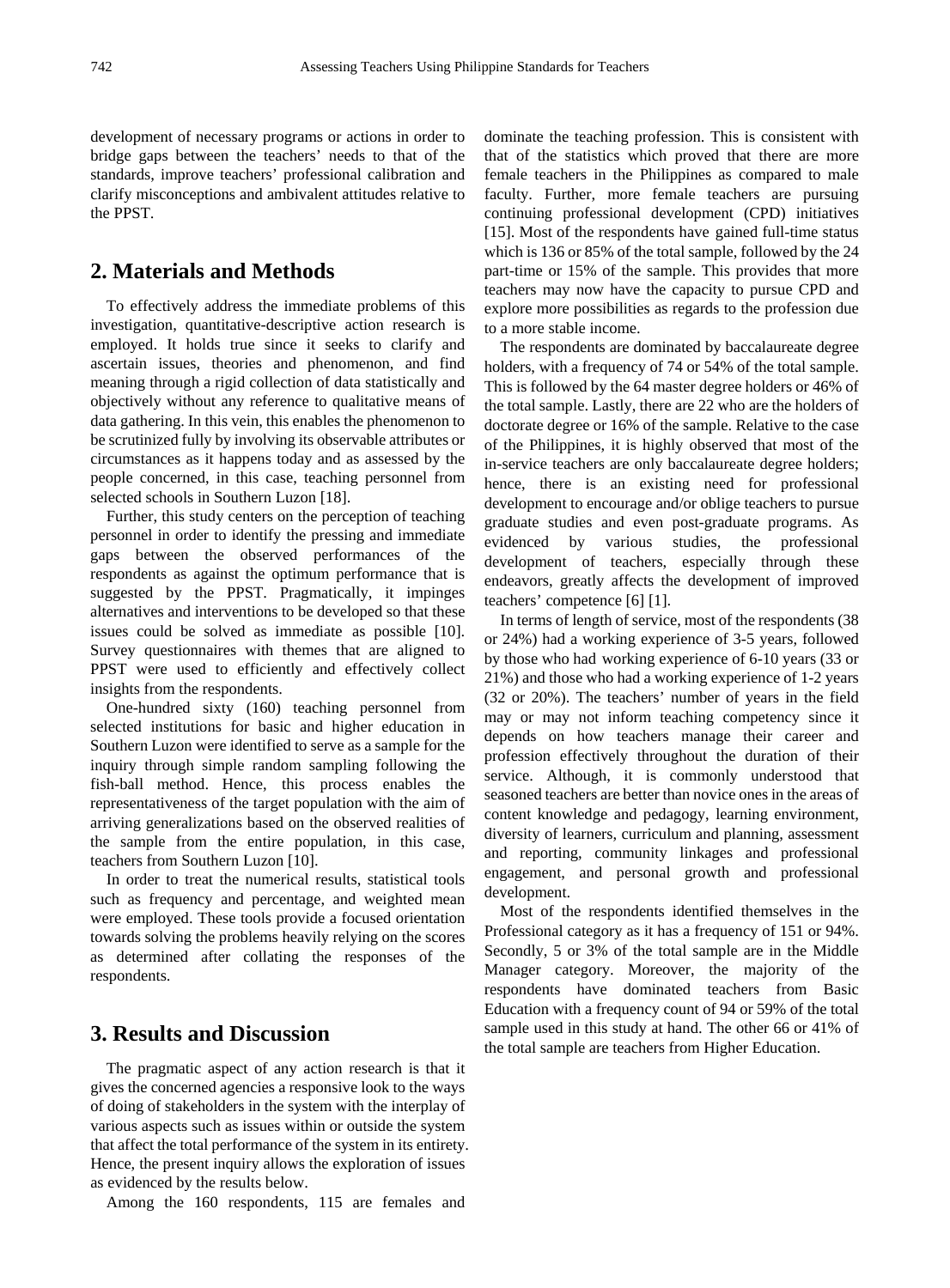| Mean $(M)$    | <b>Verbal Interpretation (VI)</b> |
|---------------|-----------------------------------|
| 1.00-1.75     | Beginning Teachers (BT)           |
| 1.76-2.50     | Proficient Teachers (PT)          |
| 2.51-3.25     | Highly Proficient Teachers (HPT)  |
| $3.26 - 4.00$ | Distinguished Teachers (DT)       |

**Table 1.** Scale of Verbal Interpretation

To interpret the numerical results based on the processed data in terms of the PPST domains, the scale below provides the verbal interpretation for each interval which is derived from the PPST.

The verbal interpretation of each mean is defined. Firstly, Beginning Teachers refer to those who have gained the qualifications recognized for entry into the teaching profession. They have a strong understanding of the subjects/areas in which they are trained in terms of content knowledge and pedagogy. They possess the requisite knowledge, skills and values that support the teaching and learning process. They manage learning programs and have strategies that promote learning based on the learning needs of their students. They seek advice from experienced colleagues to consolidate their teaching practice.

Secondly, Proficient Teachers refer to teachers who are professionally independent in the application of skills vital to the teaching and learning process. They provide focused teaching programs that meet curriculum and assessment requirements. They display skills in planning, implementing and managing learning programs. They actively engage in collaborative learning with the professional community and other stakeholders for mutual growth and advancement. They are reflective practitioners who continually consolidate the knowledge, skills and practices of beginning teachers.

Thirdly, Highly Proficient Teachers refers to those who have consistently displayed a high level of performance in their teaching practice. They manifest an in-depth and sophisticated understanding of the teaching and learning process. They have high education-focused situation cognition, are more adept in problem solving and optimize opportunities gained from experience. They provide support and mentoring to colleagues in their professional development, as well as work collaboratively with them to enhance the learning and practice potential of their colleagues. They continually seek to develop their professional knowledge and practice by reflecting on their own needs, and those of their colleagues and students.

Lastly, Distinguished Teachers refer to those who embody the highest standard for teaching grounded in global best practices. They exhibit exceptional capacity to improve their own teaching practice and that of others. They are recognized as leaders in education, contributors to the profession and initiators of collaborations and partnerships. They create lifelong impact in the lives of colleagues, students and others. They consistently seek professional advancement and relevance in pursuit of teaching quality and excellence. They exhibit commitment

to inspire the education community and stakeholders for the improvement of education provision in the Philippines [4].

Table 2 provides the tabular summary of the results in terms of the standards related to content knowledge and pedagogy of the respondents. As evidenced above, most of the teachers are highly proficient in using effective communication strategies and integrating ICT in the classroom with 2.56 and 2.55 weighted means, respectively. However, it is worth noting that teachers were only proficient in terms of aspects relative to principles of teaching and learning derived from research engagement with a weighted mean of 2.39 only. Besides, most of them are proficient in terms of developing higher-order thinking skills (HOTS) among their students as shown by the weighted mean, 2.45.

**Table 2.** Content Knowledge and Pedagogy

| Domain 1                                                                                                      | М    | VI         |
|---------------------------------------------------------------------------------------------------------------|------|------------|
| Content knowledge and its application within and<br>across curriculum areas                                   | 2.52 | HPT        |
| Research-based knowledge and principles<br>-of<br>teaching and learning                                       | 2.39 | PТ         |
| Positive use of ICT                                                                                           | 2.55 | HPT        |
| Strategies for promoting literacy and numeracy                                                                | 2.51 | HPT        |
| Strategies for developing critical and creative<br>thinking, as well as other higher-order thinking<br>skills | 2.45 | PТ         |
| Mother Tongue, Filipino and English in teaching<br>and learning                                               | 2.54 | <b>HPT</b> |
| Classroom communication strategies                                                                            | 2.56 | HPT        |
| Overall Mean                                                                                                  | 2.50 | PТ         |

In general, the respondents considered themselves as proficient in terms of Domain 1. However, most of the teachers are still unconcerned with research involvement and the development of HOTS. Hence, there is a prior need for teachers to boost their research engagement so that new ideas and innovations, including HOTS, in teaching and learning, could be explored and applied in the classroom.

**Table 3.** Learning Environment

| Domain 2                                         | М    | VI         |
|--------------------------------------------------|------|------------|
| Learner safety and security                      | 2.69 | <b>HPT</b> |
| Fair learning environment                        | 2.80 | <b>HPT</b> |
| Management of classroom structure and activities | 2.53 | HPT        |
| Support for learner participation                | 2.57 | <b>HPT</b> |
| Promotion of purposive learning                  | 2.42 | PT         |
| Management of learner behavior                   | 2.56 | <b>HPT</b> |
| Overall Mean                                     | 2.60 |            |

Table 3 focuses on the aspect of NCBTS in terms of learning environment. Based on the results above, most of the teachers are highly proficient in promoting a fair learning environment inside their classrooms that has received the highest weighted mean of 2.80. However, the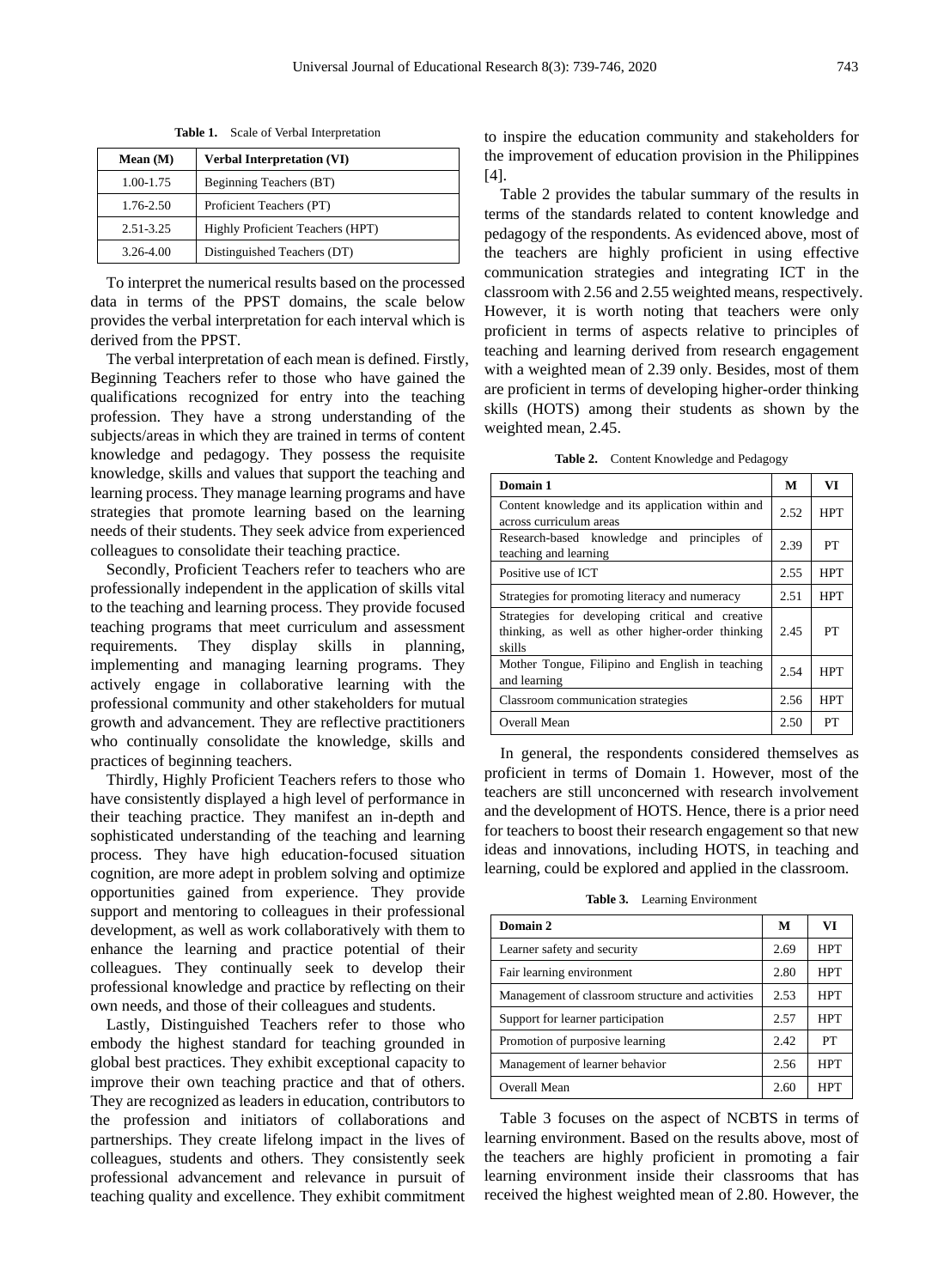aspect related to the promotion of purposive learning received the lowest weighted mean of 2. 43.

Although most of the teachers are highly proficient in terms of Domain 2 as evidenced by the weighted mean-2.60, teachers still need to emphasize the need for purposive learning so that students could develop independent and free thinking.

**Table 4.** Diversity of Learners

| Domain 3                                                                    | М    | VI |
|-----------------------------------------------------------------------------|------|----|
| Learners' gender, needs, strengths, interests, and<br>experiences           | 2.46 | PT |
| Learners' linguistic, cultural, socio-economic and<br>religious backgrounds | 2.41 | PТ |
| Learners with disabilities, giftedness, and talents                         | 2.28 | PT |
| Learners in difficult circumstances                                         | 2.23 | PT |
| Learners from indigenous groups                                             | 2.23 | PТ |
| Overall Mean                                                                | 2.32 | PТ |

Table 4 presents the overall results as regards to the level of proficiency of teachers in terms of managing the diversity of learners. As shown above, most of them are proficient in managing the learners' gender and needs and facilitating their various experiences in the instructional process (2.46). It is also worth noting that although most of them are proficient in all aspects related to Domain 3 (2.32), they received the lowest mean of 2.23 for both tenets related to the management of learners with disabilities and from indigenous groups.

In the fast-moving society, schools face the ever-changing demands of the curriculum that is responsive and relevant to the needs of the learners who are diversified by the culture cultures they are living in today. The Philippines, for an instance, besides its rich and indigenous cultural heritage, is open for western and free acculturation due to the advent of globalization. This presupposes the idea for the development of sensitivity between and among faculty in handling indigenous groups and learners influenced by the globalized society. The same is true in handling learners with disabilities so that no learner would be left behind.

**Table 5.** Curriculum and Planning

| Domain 4                                                            | M    | VI |
|---------------------------------------------------------------------|------|----|
| Planning and management of teaching-learning<br>process             | 2.47 | PТ |
| with<br>aligned<br>Learning<br>learning<br>outcomes<br>competencies | 2.32 | PT |
| responsiveness of learning<br>and<br>Relevance<br>programs          | 2.39 | PT |
| Professional collaboration to enrich<br>teaching<br>practice        | 2.43 | PT |
| Teaching and learning resources including ICT                       | 2.31 | PT |
| Overall Mean                                                        | 2.38 | PT |

Table 5 provides the results relative to the effective management of curriculum and planning of instruction. Based on the results above, most teachers considered themselves as proficient in planning and management of instruction (2.47). However, it is evident that in terms of the utilization of ICT as an instructional tool, teachers assessed themselves as proficient with the lowest mean of 2.31. Overall, teachers rated themselves as proficient only in implementing Domain 4.

It could be deduced that teachers still hold an ambivalent attitude towards ICT integration in the classroom. Through the years, this issue is commonly attributed to lack of facilities and inability, if not, preference of some teachers to manipulate traditional educational tools than the new ones.

**Table 6.** Assessment and Reporting

| Domain 5                                                                          | M    | VI         |
|-----------------------------------------------------------------------------------|------|------------|
| Design, selection, organization, and utilization of<br>assessment strategies      | 2.38 | PT         |
| Monitoring and evaluation of learner progress and<br>achievement                  | 2.46 | PT         |
| Feedback to improve learning                                                      | 2.51 | <b>HPT</b> |
| Communication of learner needs, progress and<br>achievement to key stakeholders   | 2.51 | <b>HPT</b> |
| Use of assessment data to enhance teaching and<br>learning practices and programs | 2.37 | PT         |
| Overall Mean                                                                      | 2.44 | PТ         |

Table 6 reveals the level of proficiency of the teachers relative to proper assessment and reporting of learning performance. It is evidenced that most of the teachers assessed themselves as highly proficient in terms of providing feedback not only to the learners but as well as to other stakeholders (2.51). On the other hand, teachers only considered themselves as proficient in applying the results of the assessment as a tool for enhancement of learning (2.37). In general, teachers are only proficient in managing skills and activities relative to Domain 5 (2.44).

The Philippine curriculum follows the Outcomes-Based Education principles in planning and assessing the learning performance of the students. Corollary to this, it is evident that there is an existing gap between assessment and enhancement of teaching and learning through OBE. Henceforth, this impinges a demand for re-orientation as regard to this gap.

**Table 7.** Community Linkages and Professional Engagement

| Domain 6                                                                            | М    | VI         |
|-------------------------------------------------------------------------------------|------|------------|
| Establishment of learning environments that are<br>responsive to community contexts | 2.49 | PТ         |
| Engagement of parents and the wider school<br>community in the educative process    | 2.46 | PТ         |
| Professional ethics                                                                 | 2.49 | PТ         |
| School policies and procedures                                                      | 2.65 | <b>HPT</b> |
| Overall Mean                                                                        | 2.52 | HPT        |

Table 7 posits the aspects related to community linkages and professional engagement of the teachers. Based on the data above, teachers are highly proficient in complying with school policies and procedures (2.65). On the other hand, they find it difficult to become highly proficient when it comes to engaging with parents in a wider school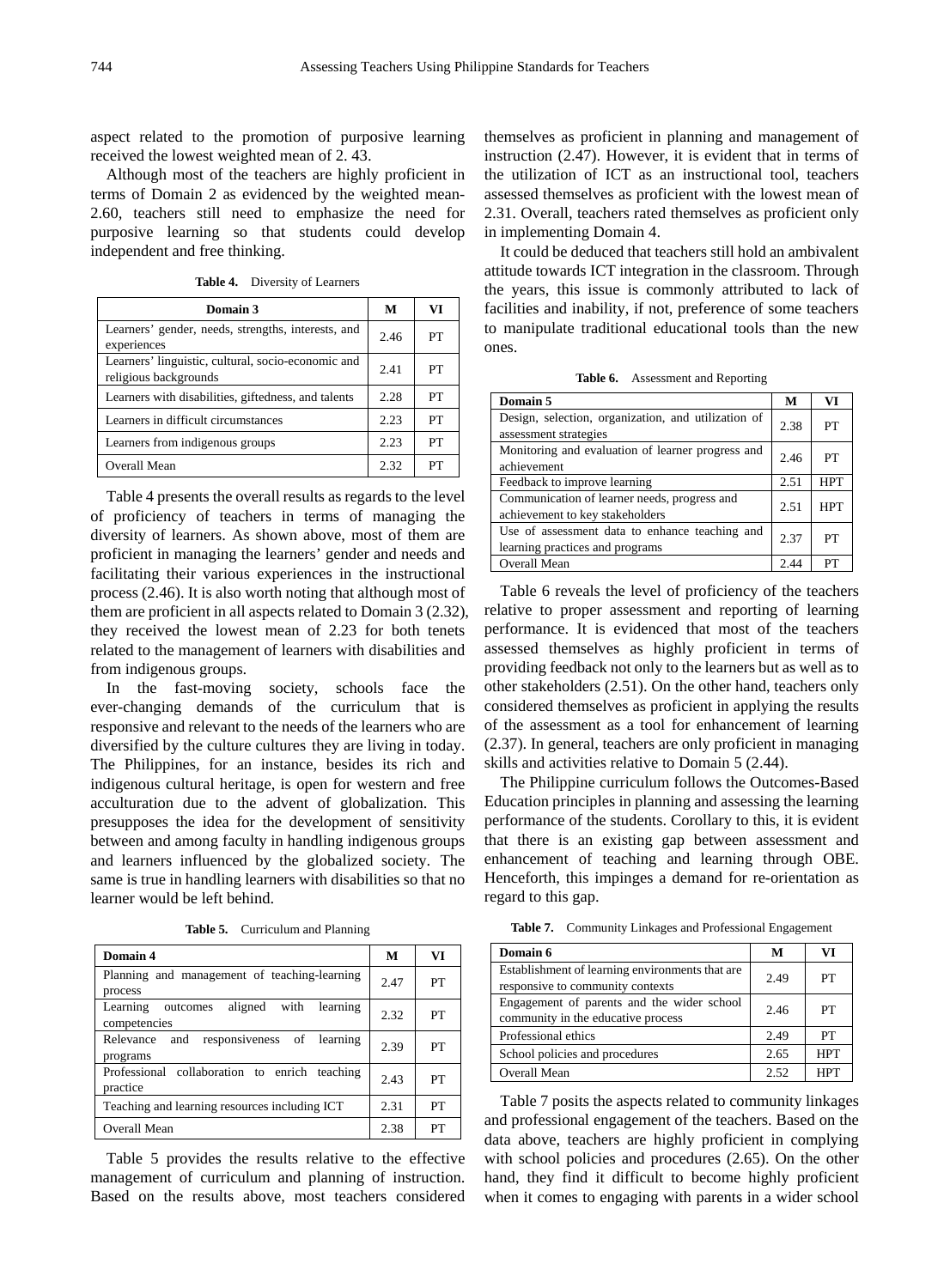community (2.46). Overall, teachers considered themselves as highly proficient in establishing community linkages and promoting professional ethics.

This domain promotes collaboration between the community and schools that is evident through projects and programs which foster the development of a strong partnership between and among stakeholders both internally and externally. This collaboration is required so that schools could respond to the needs of the society and vice versa. Teachers are expected to become an effective and efficient collaborator and community-builder.

| Domain 7                                                    | М    | VI         |
|-------------------------------------------------------------|------|------------|
| Philosophy of teaching                                      | 2.65 | <b>HPT</b> |
| The dignity of teaching as a profession                     | 2.73 | HPT        |
| Professional links with colleagues                          | 2.50 | PТ         |
| Professional reflection and learning to improve<br>practice | 2.40 | PT         |
| Professional development goals                              | 2.47 | PТ         |
| Overall Mean                                                | 2.55 | HPT        |

**Table 8.** Personal Growth and Professional Development

Table 8 presents the results relevant to the level of personal growth and professional development of the teacher-respondents. Teachers considered themselves as highly proficient in terms of upholding the dignity and integrity of the teaching profession (2.73), and articulating appropriate philosophy of teaching (2.65). However, it is evident that teachers find it hard to adopt professional reflection in order to improve learning as shown by the lowest resultant weighted mean of 2.40. Overall, they assessed themselves as highly proficient in carrying out the standards set in this domain.

In line with the mandate of the Department of Education to provide quality education, teachers are encouraged and required to engage in Continuing Professional Development programs to earn units and improve their knowledge, skills, and values relative to classroom instruction. Since there is an existing gap between these aspects, solutions must be made.

**Table 9.** Over-all mean for Professional Standards for Teachers

| <b>Domains</b>                                             | м    | VI         |
|------------------------------------------------------------|------|------------|
| Domain 1 (Content Knowledge and Pedagogy)                  |      | PТ         |
| Domain 2 (Learning Environment)                            |      | HPT        |
| Domain 3 (Diversity of Learners)                           | 2.32 | PТ         |
| Domain 4 (Curriculum & Planning)                           |      | PТ         |
| Domain 5 (Assessment & Reporting)                          |      | PT         |
| Domain 6 (Community Linkages & Professional<br>Engagement) | 2.52 | <b>HPT</b> |
| Domain 7 (Personal Growth & Professional<br>Development)   | 2.55 | <b>HPT</b> |
| Overall Mean                                               | 2.47 | PT         |

Table 9 summarily covers the overall mean of each domain in the PPST framework. Based on the results from above, teachers considered themselves as highly proficient in terms of effectively addressing the learning environment (2.60), building community linkages and professional engagement (2.52), and focusing on personal growth and professional development (2.55). These results support the profile of the respondents since the combined numbers of respondents are masters and doctorate graduates apart from the result that they categorized themselves as professionals and middle managers which may require an established linkage and network. They have been identified as capable to collaborate with colleagues and provide them with support and mentoring [4].

However, the respondents identified themselves as proficient in areas of content knowledge and pedagogy (2.50), diversity of learners (2.32), and curriculum and planning (2.44). This shows that they exemplify skills in planning, implementing and managing learning programs, projects and activities [4].

In sum, teachers rated themselves as proficient only in using the PPST (2.47) which means they are professionally independent in the application of skills vital to the teaching and learning process. They can provide focused teaching programs that meet curriculum and assessment requirements. They display skills in planning, implementing, and managing learning programs. They actively engage in collaborative learning with the professional community and other stakeholders for mutual growth and advancement. They are reflective practitioners who continually consolidate the knowledge, skills and practices of beginning teachers [4]. Definitely, the competency of each member of the faculty will definitely show the progress and track of any educational institution regardless of its level [19].

### **4. Conclusions**

The teachers' reaction to the diversity of learners puts forth a challenging role to educators at present. By this, teachers are always reminded to update their ability to become competent in coping up with the challenges of a diversified community of learners brought about by cultural, social, environmental, and individual distinctness that is always under the flux of constant change and technological influence. As this investigation tracks these needs, personal and institutional efforts are required to propagate positive response to such an issue.

Also, it is unfortunate to note that the respondents considered themselves as proficient teachers or in the second stage out of the four stage-standard based on their overall self-assessment in accordance with the PPST framework. Hence, as provided by the results above, gaps among the domains are identified. In the light of these results, teachers are encouraged to engage in seminars, fora, and conventions which could update, if not, boost their